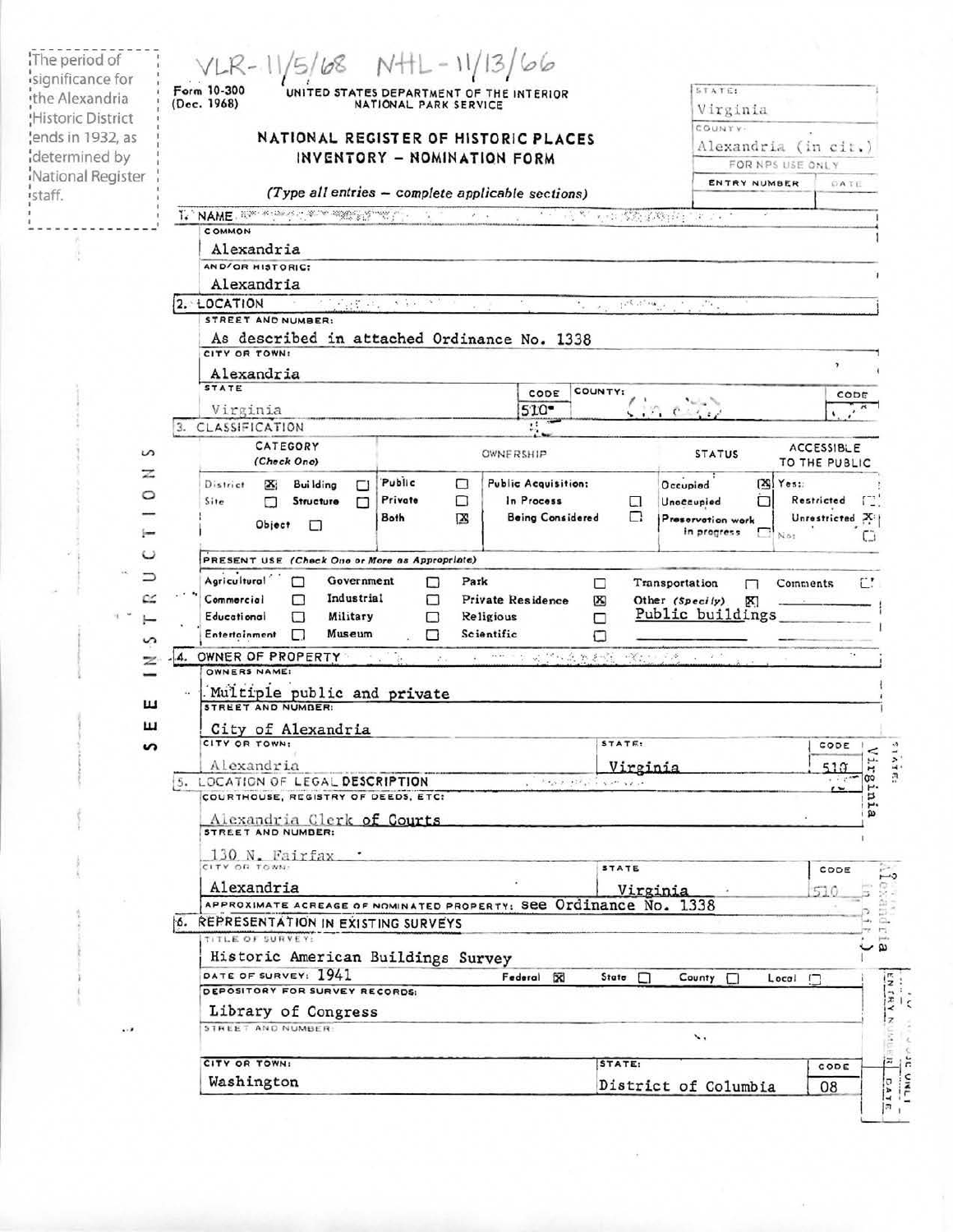#### NATIONAL PARK SERVICE

## **NATIONAL REGISTER** OF **HISTORIC PLACES**

**INVENTORY. NOMINATION FORM** 

<u>Virginia</u> COUNTY Alexandria (in cit.)i FOR NPS USE ONLY<br>ENTRY NUMBER | DATE

f

| (Continuation Sheet) |  |
|----------------------|--|
|----------------------|--|

*(Number BIi entries)* 

---------------- ,,

 $\frac{1}{\sqrt{1-\frac{1}{2}}}$  $\mathbb{P}^{\mathbb{P}^{\mathbb{P}^{\mathbb{P}^{\mathbb{P}^{\mathbb{P}}}}}}$  ;

 $\sim$  11  $\mathbf{v} = \mathbf{v}$  $\mathcal{L}$  $\frac{1}{2}$  " - \I *(.* ' ',I

ll.<br>H )i ;;

6. Historic American Buildings Survey Inventory 1958 Library of Congress Washington, D. C. C. Code: 08

Virginia Historic Landmarks Commission Report #100 1968 Virginia Historic Landmarks Commission Room 1116, Ninth Street State Office Building<br>Richmond, Virginia 23219 Code: 760 4.5 Richmond, Virginia 23219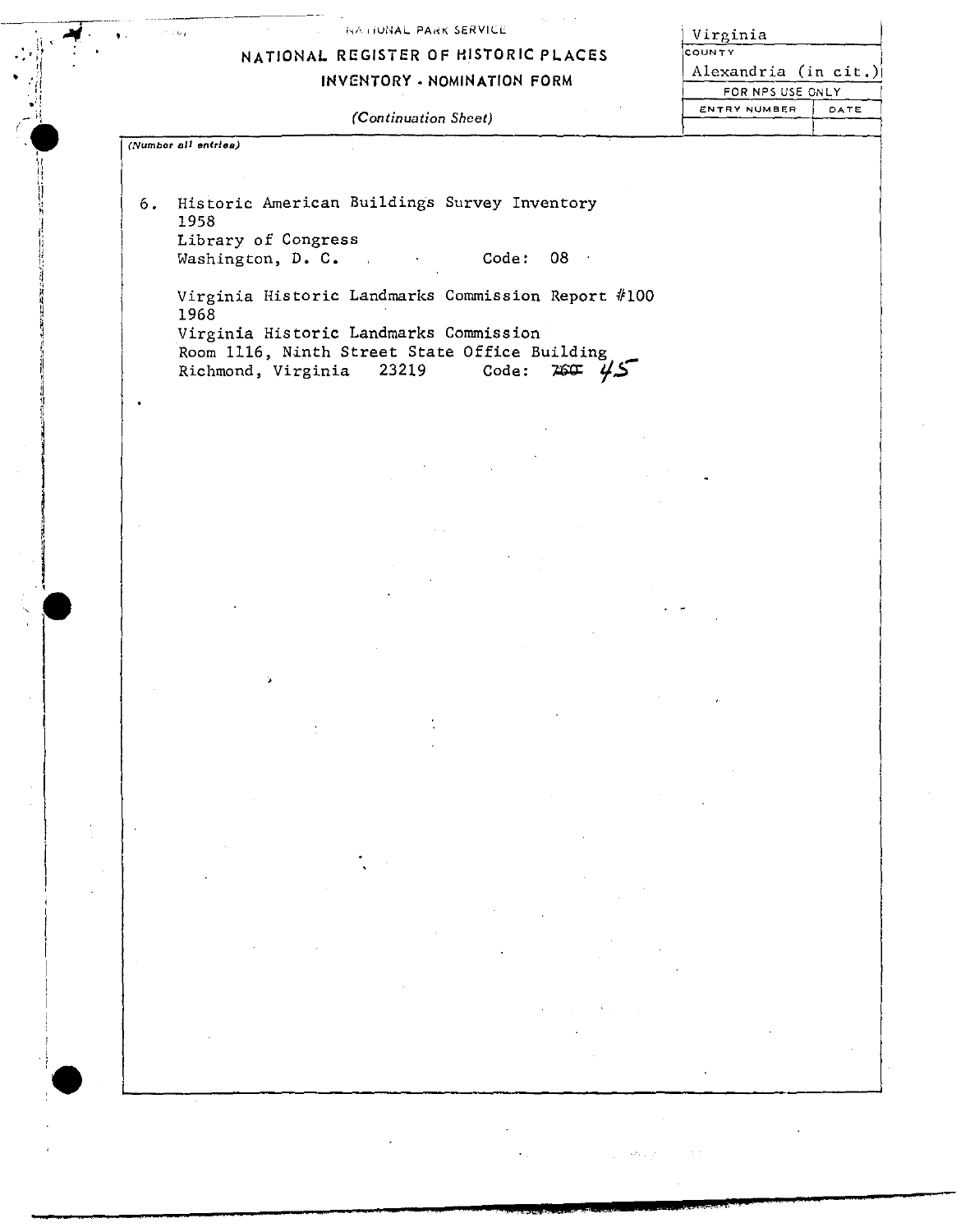| <b>INTEGRITY</b>       | Unaltered n<br>Altered <b>X</b>                                                                                                                                                                                                                                                                                                                                                                                                                                                                                                                          |                                                 | Moved []                          | Original Site [X]                                         |  |
|------------------------|----------------------------------------------------------------------------------------------------------------------------------------------------------------------------------------------------------------------------------------------------------------------------------------------------------------------------------------------------------------------------------------------------------------------------------------------------------------------------------------------------------------------------------------------------------|-------------------------------------------------|-----------------------------------|-----------------------------------------------------------|--|
|                        | DESCRIBE THE PRESENT AND ORIGINAL (If known) PHYSICAL APPEARANCE                                                                                                                                                                                                                                                                                                                                                                                                                                                                                         |                                                 |                                   |                                                           |  |
|                        | The general layout of the historic district of Alexandria consists of<br>uniform rectangular blocks in a grid pattern. The streets are lined<br>with townhouses, the more important of which are generally free-standing<br>while the majority are either semi-detached or non-detached. Most of<br>the structures are brick or frame. The architecture found in the district<br>includes the full-range of the late-eighteenth and nineteenth century<br>styles, but the district is more noted for its outstanding buildings of<br>the Federal period. |                                                 |                                   |                                                           |  |
| ٠                      |                                                                                                                                                                                                                                                                                                                                                                                                                                                                                                                                                          |                                                 |                                   |                                                           |  |
|                        |                                                                                                                                                                                                                                                                                                                                                                                                                                                                                                                                                          |                                                 |                                   |                                                           |  |
|                        |                                                                                                                                                                                                                                                                                                                                                                                                                                                                                                                                                          |                                                 |                                   |                                                           |  |
|                        |                                                                                                                                                                                                                                                                                                                                                                                                                                                                                                                                                          |                                                 |                                   |                                                           |  |
|                        |                                                                                                                                                                                                                                                                                                                                                                                                                                                                                                                                                          |                                                 |                                   |                                                           |  |
|                        |                                                                                                                                                                                                                                                                                                                                                                                                                                                                                                                                                          |                                                 |                                   |                                                           |  |
|                        |                                                                                                                                                                                                                                                                                                                                                                                                                                                                                                                                                          |                                                 |                                   |                                                           |  |
|                        |                                                                                                                                                                                                                                                                                                                                                                                                                                                                                                                                                          |                                                 |                                   |                                                           |  |
|                        |                                                                                                                                                                                                                                                                                                                                                                                                                                                                                                                                                          |                                                 |                                   |                                                           |  |
|                        |                                                                                                                                                                                                                                                                                                                                                                                                                                                                                                                                                          |                                                 |                                   |                                                           |  |
|                        |                                                                                                                                                                                                                                                                                                                                                                                                                                                                                                                                                          |                                                 |                                   |                                                           |  |
|                        |                                                                                                                                                                                                                                                                                                                                                                                                                                                                                                                                                          |                                                 |                                   | $\mathcal{L}_{\text{max}}$ and $\mathcal{L}_{\text{max}}$ |  |
| $\ddot{\phantom{a}}$   |                                                                                                                                                                                                                                                                                                                                                                                                                                                                                                                                                          | 化粘合管<br>$\mathcal{L}^{\text{max}}_{\text{max}}$ |                                   |                                                           |  |
| میں ہے۔<br>مرکز اندازہ |                                                                                                                                                                                                                                                                                                                                                                                                                                                                                                                                                          |                                                 |                                   |                                                           |  |
|                        |                                                                                                                                                                                                                                                                                                                                                                                                                                                                                                                                                          | and the con-                                    |                                   |                                                           |  |
|                        |                                                                                                                                                                                                                                                                                                                                                                                                                                                                                                                                                          |                                                 |                                   |                                                           |  |
|                        |                                                                                                                                                                                                                                                                                                                                                                                                                                                                                                                                                          |                                                 |                                   |                                                           |  |
|                        |                                                                                                                                                                                                                                                                                                                                                                                                                                                                                                                                                          |                                                 |                                   | and the control of the                                    |  |
|                        |                                                                                                                                                                                                                                                                                                                                                                                                                                                                                                                                                          |                                                 |                                   |                                                           |  |
|                        |                                                                                                                                                                                                                                                                                                                                                                                                                                                                                                                                                          |                                                 | the control of the control of the |                                                           |  |
|                        |                                                                                                                                                                                                                                                                                                                                                                                                                                                                                                                                                          |                                                 |                                   | and the state                                             |  |
|                        |                                                                                                                                                                                                                                                                                                                                                                                                                                                                                                                                                          |                                                 |                                   |                                                           |  |
|                        |                                                                                                                                                                                                                                                                                                                                                                                                                                                                                                                                                          |                                                 |                                   |                                                           |  |
|                        | $\mathcal{O}(N^2)$ and $\mathcal{O}(N^2)$ . The properties of the contribution of the following $\mathcal{O}(N^2)$                                                                                                                                                                                                                                                                                                                                                                                                                                       | the control of the state of the con-            |                                   |                                                           |  |
|                        | and the second control of the pro-                                                                                                                                                                                                                                                                                                                                                                                                                                                                                                                       |                                                 |                                   |                                                           |  |

 $\ddot{\phantom{1}}$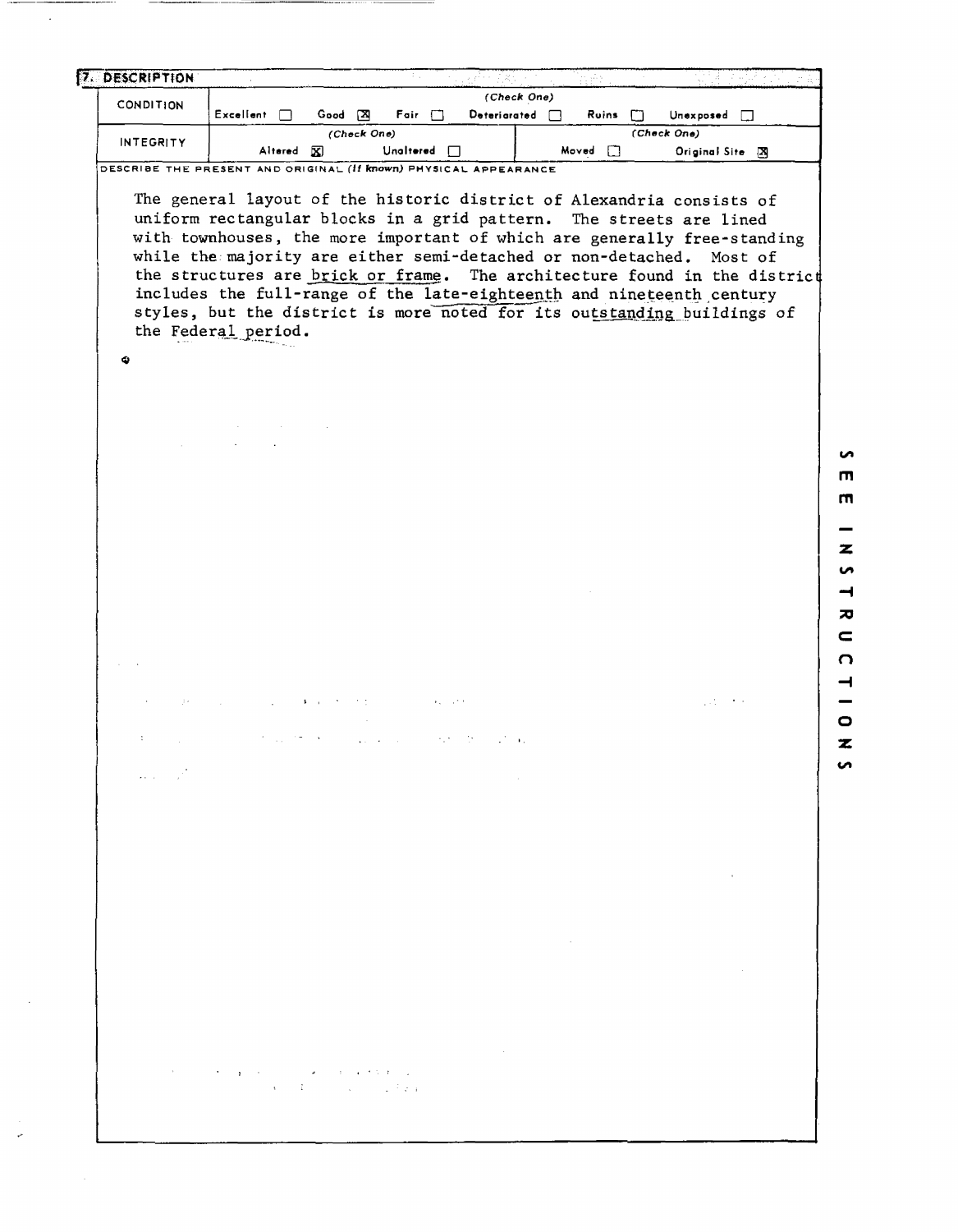| 7 DESCRIPTION                                                           |           |             |           |              |       |                      |
|-------------------------------------------------------------------------|-----------|-------------|-----------|--------------|-------|----------------------|
|                                                                         |           |             |           | (Check One)  |       |                      |
| <b>CONDITION</b>                                                        | Excellent | Good        | ∩ Fair    | Deteriorated | Ruins | Unexposed            |
|                                                                         |           | (Check One) |           |              |       | (Check One)          |
|                                                                         | Alterad   |             | Unaitered |              | Moved | $\Box$ Original Site |
| DESCRIBE THE PRESENT AND ORIGINAL <i>(If known)</i> Physical Appfarance |           |             |           |              |       |                      |

a. BACKGROUND INFORMATION:

Alexandria was a thriving port until 1861, dealing primarily in the export of tobacco and grain. Tobacco was the currency with which John Alexander in 1669 purchased the site of the future town. It was also tobacco that brought Scotch merchants to the site in 1732, where they soon erected riverfront warehouses. The rapid growth of the area spurred Virginia's General Assembly to authorize the laying out of a town in 1748. Its original trustees named the town "Alexandria" in honor of John Alexander. The survey of the town was made by the Fairfax County Surveyor and his 17-year old assistant, George Washington. The formal incorporation of the town, plus its designation as a Port of Entry, occurred in 1779. Soon, grain from western counties became a more valuable export than tobacco. Only the Civil War ended its usefulness as a port.

Surviving structures that reflect Alexandria's early life number about 200 and lie largely within an area of about 25 squares of the modern city, bounded roughly by the Potomac River, Franklin Street, North Washington Street and Queen Street. These structures include both warehouses and handsome dwellings. Of the latter, the Ramsay House is the city's oldest. Gadsby's Tavern (actually two buildings dating, respectively, from 1752 and 1792) was a famed center of hospitality, food and political activity, Chequire House and Gilpin House exemplify rich 18th-century -dwellings atop the owner's mercantile establishments. Along *a* **cobblestone** and tree **shaded block** of Prince **Street** are the colorful homes of early ship masters. Of the five surviving early warehouses, those of John Fitzgerald are still in use. Title to Alexandria's historic buildings rests in various private owners and public bodies.

L.---------~--~-------~-----•----------------------------

b. BOUNDARIES: Please see attached Ordinance No. 1338

m **z**   $\overline{a}$  $\rightarrow$  $\overline{v}$  $\subset$  $\Omega$  $\rightarrow$  $\circ$ **z:** 

ίn.

m

 $\sim$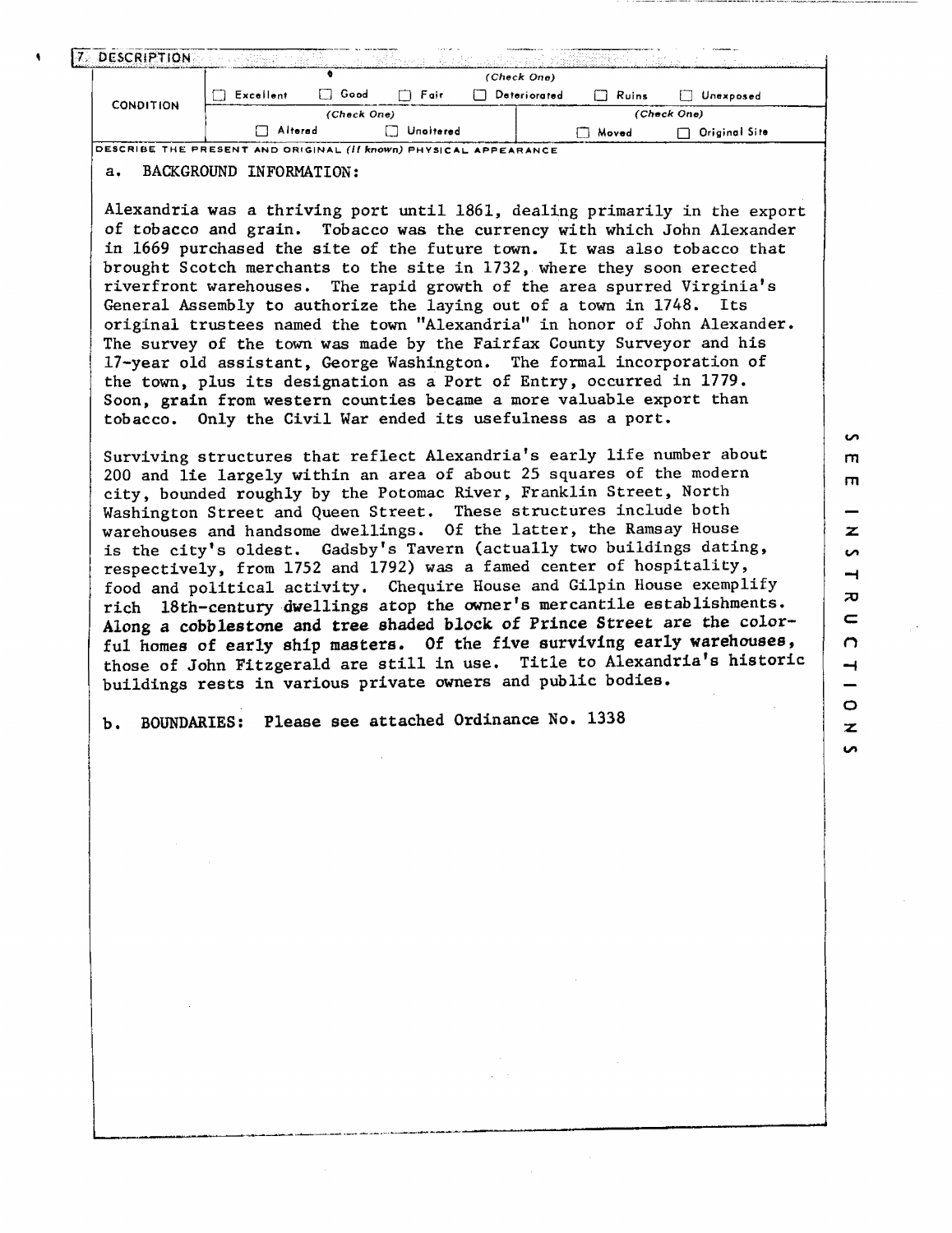| PERIOD (Check One or More as Appropriate)                |    |                  |              |                       |                        |
|----------------------------------------------------------|----|------------------|--------------|-----------------------|------------------------|
| Pre-Columbian                                            |    | 16th Century     | П            | 18th Century<br>K.    | 20th Century $\Box$    |
| 15th Century                                             |    | 17th Century     |              | 19th Century<br>K)    |                        |
| SPECIFIC DATE(5) (If Applicable and Known)               |    |                  |              |                       |                        |
| AREAS OF SIGNIFICANCE (Check One or More as Appropriate) |    |                  |              |                       |                        |
| Abor iginal                                              |    | <b>Education</b> |              | Political<br>$\Box$ . | F<br>Urban Planning    |
| Prehistoric                                              | ⊏  | Engineering      | $\mathbf{1}$ | Religion/Phi-         | ΓXΙ<br>Other (Specify) |
| Historic                                                 | r٠ | Industry         |              | losophy<br>- 0        | Architecture           |
| Agriculture                                              |    | Invention        |              | Science               | :History:              |
| Art                                                      |    | Landscape        |              | Sculpture             |                        |
| Commerce                                                 |    | Architecture     | $\Box$       | Social/Human-         |                        |
| Communications                                           |    | Literatura       |              | itarian.              |                        |
| Conservation                                             | М  | Military         |              | <b>Theater</b>        |                        |
|                                                          |    | Music            |              | Transportation        |                        |

STATEMENT OF SIGNIFICANCE (Include Personages, Dates, Events, Etc.)

Alexandria was formally authorized as a town by an act of the Virginia Assembly in 1748. The town was laid off into uniform rectangular blocks with George Washington acting as one of the original surveyors. From the mid-eighteenth century until the Civil War, the town grew considerably as it served as the principal seaport and commercial center of northern Virginia.

The "Old and Historic District of Alexandria" as defined in Ordinance 1338 of the City Council of Alexandria, is an area embracing nearly 100 blocks in the heart of the original town. Within this district is to be found probably the largest concentration of late-eighteenth and earlynineteenth century urban architecture in the state. While a large number of the buildings are significant examples of Colonial and Federal architecture, many have important historical associations as well. Some of the more notable architecturally and historically important buildings in the area include: The Ramsey House, the city's earliest structure; Christ Church (erected 1773), a well preserved Colonial church where the Washingtons and Lees often worshipped; the Carlyle House (built 1752), a notable mid-Georgian mansion where General Braddock was entertained; the Lloyd House (erected 1798), a fine Federal structure; Gadsby's Tavern  $(1792)$ , City Tavern (1798), two architecturally notable buildings which were the scene of much early political activity; the Robert E. Lee House  $(1795)$ , a large Federal house where Lee spent much of his boyhood; the Lord. Fairfax House (1816), one of the nation's outstanding Federal mansions; and the Alexandria Lyceum (1834), the city's finest Greek Revival building.

Although Alexandria is famous primarily for its Federal architecture, it should be noted that the city contains a number of fine Victorian structures as well. There are also many nineteenth century townhouses which are not significant as individual examples of architecture but are important in that they serve to maintain the scale of the city and visually link the more important buildings.

While the historic district of Alexandria does contain many individual buildings of national significance, the district as a whole is extremely important as it is one of the very few urban areas in the state where enough of the old buildings have survived so that one can grasp a sense of an early town environment.

 $\bullet$  $\overline{\mathbf{z}}$  $\bullet$  $\blacksquare$  $\bullet$  $\Rightarrow$  $\alpha$ ⊢ **S**  $\overline{z}$ ш

ш

 $\bullet$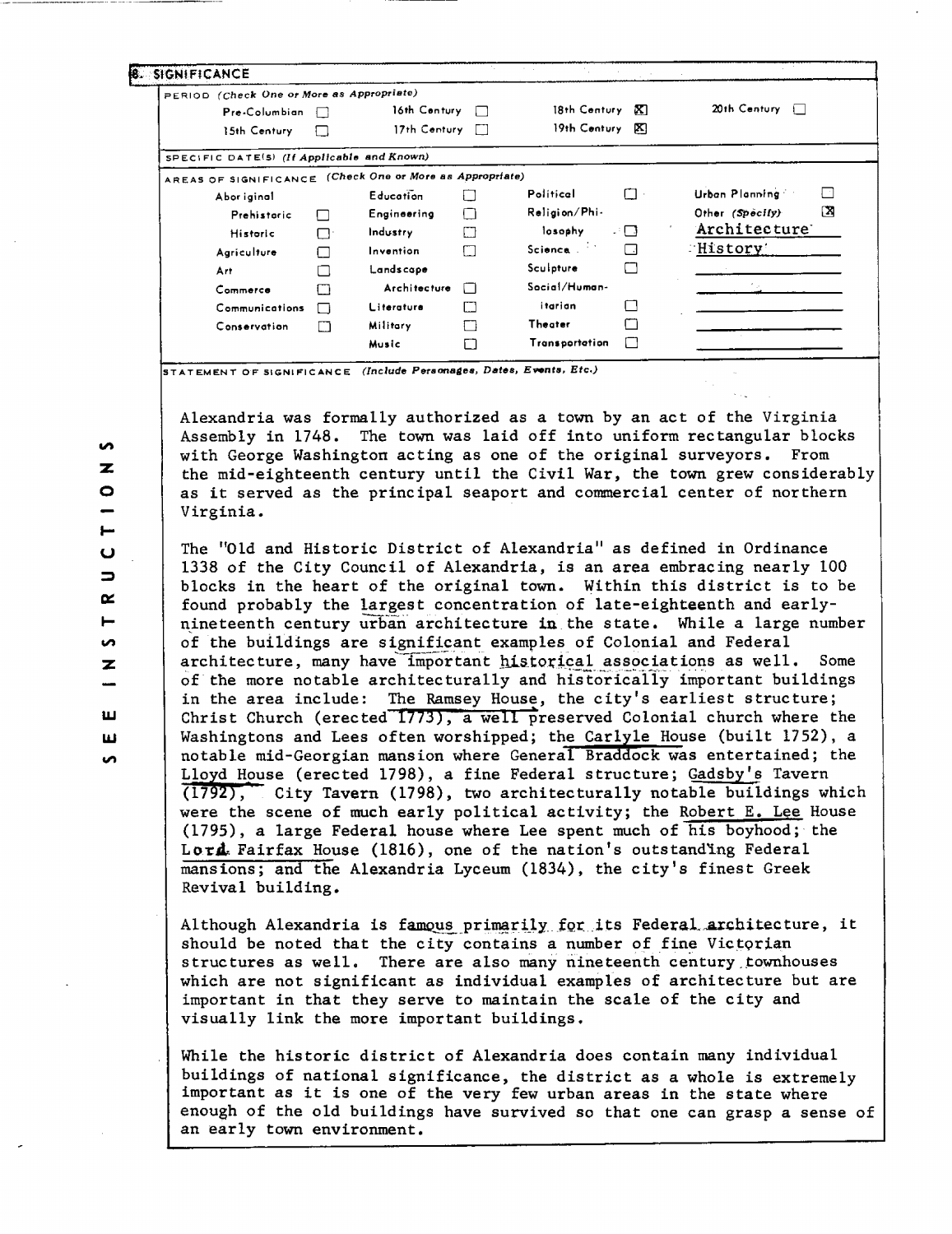|                     | Davis, Deering, Stephen P. Dorsey, and Ralph Cole Hall, Alexandria Houses,<br>New York: Bonanza Books, 1946. |                                 |            |                  |                                  |        |              |                 |                         |                                                                  |                    |               |
|---------------------|--------------------------------------------------------------------------------------------------------------|---------------------------------|------------|------------------|----------------------------------|--------|--------------|-----------------|-------------------------|------------------------------------------------------------------|--------------------|---------------|
|                     | Moore, Gay Montague, Seaport in Virginia, Richmond, Virginia: Garret and<br>Massie, Inc., 1949.              |                                 |            |                  |                                  |        |              |                 |                         |                                                                  |                    |               |
|                     | Templeman, Eleanor Lee and Nan Netherton, Northern Virginia Heritage,<br>published by authors, 1966.         |                                 |            |                  |                                  |        |              |                 |                         |                                                                  |                    |               |
|                     |                                                                                                              |                                 |            |                  |                                  |        |              |                 |                         |                                                                  |                    | $\sim$ $\sim$ |
|                     | 10. GEOGRAPHICAL DATA<br>LATITUDE AND LONGITUDE COORDINATES                                                  |                                 |            |                  |                                  |        |              |                 |                         | LATITUDE AND LONGITUDE COORDINATES                               |                    |               |
|                     | DEFINING A RECTANGLE LOCATING THE PROPERTY                                                                   |                                 |            |                  |                                  | o<br>R |              |                 |                         | DEFINING THE CENTER POINT OF A PROPERTY<br>OF LESS THAN ONE ACRE |                    |               |
| CORNER              |                                                                                                              | <b>LATITUDE</b>                 |            | <b>LONGITUDE</b> |                                  |        |              | <b>LATITUDE</b> |                         |                                                                  | <b>LONGITUDE</b>   |               |
|                     | Degrees Minutes Seconds   Degrees Minutes Seconds                                                            |                                 |            |                  |                                  |        | 0            |                 | Degrees Minutes Seconds | Degrees Minutes Seconds                                          |                    |               |
| NW.<br>NE           | $38^{\circ}$ 49'<br>38°                                                                                      | 03"<br>49'<br>$03$ $^{\bullet}$ | 77°<br>77° |                  | $03'$ 15 $\cdot$<br>$02'$ 20 $"$ |        |              | $\mathbf{r}$    |                         | ۰                                                                |                    |               |
| SE                  | .38°                                                                                                         | $47^\circ$<br>26"               | 77°        |                  | $02 \t 20$ *                     |        |              |                 |                         |                                                                  |                    |               |
| SW                  | 38°                                                                                                          | 26"<br>47'                      | 77°        | 03.              | $15 -$                           |        |              |                 |                         |                                                                  |                    |               |
|                     | LIST ALL STATES AND COUNTIES FOR PROPERTIES OVERLAPPING STATE OR COUNTY BOUNDARIES                           |                                 |            |                  |                                  |        |              |                 |                         |                                                                  |                    |               |
| STATE:              |                                                                                                              |                                 |            |                  | CODE                             |        | COUNTY       |                 |                         |                                                                  |                    | CODE          |
| STATE:              |                                                                                                              |                                 |            |                  | CODE                             |        | COUNTY:      |                 |                         |                                                                  |                    |               |
|                     |                                                                                                              |                                 |            |                  |                                  |        |              |                 |                         |                                                                  |                    | CODE          |
| STATE:              |                                                                                                              |                                 |            |                  | CODE                             |        | COUNTY:      |                 |                         |                                                                  |                    | CODE          |
|                     |                                                                                                              |                                 |            |                  |                                  |        |              |                 |                         |                                                                  |                    |               |
| STATE:              |                                                                                                              |                                 |            |                  | CODE                             |        | COUNTY:      |                 |                         |                                                                  |                    | CODE          |
|                     |                                                                                                              |                                 |            |                  |                                  |        |              |                 |                         |                                                                  |                    |               |
|                     | 11. FORM PREPARED BY                                                                                         |                                 |            |                  |                                  |        |              |                 |                         |                                                                  |                    |               |
|                     | NAME AND TITLE:                                                                                              |                                 |            |                  |                                  |        |              |                 |                         |                                                                  |                    |               |
|                     | <u> Cimmo</u>                                                                                                |                                 |            |                  |                                  |        |              |                 |                         |                                                                  |                    |               |
| <b>ORGANIZATION</b> |                                                                                                              | P. Mun                          |            |                  |                                  |        | CHAIRMAN     |                 |                         | DATE                                                             |                    |               |
|                     | Virginia Historic Landmarks Commission                                                                       |                                 |            |                  |                                  |        |              |                 |                         | <b>Example 1969</b> March 28, 1969                               |                    |               |
|                     | STREET AND NUMBER:                                                                                           |                                 |            |                  |                                  |        |              |                 |                         |                                                                  |                    |               |
|                     | Room 1116, Ninth Street State Office Building                                                                |                                 |            |                  |                                  |        | <b>STATE</b> |                 |                         | المتوارث والمحاوية والمحافظة                                     |                    | CODE          |
|                     | Richmond                                                                                                     |                                 |            |                  |                                  |        | Virginia     |                 |                         |                                                                  |                    | 760           |
| CITY OR TOWN:       | 12. STATE LIAISON OFFICER CERTIFICATION<br>As the designated State Liaison Officer for the Na-               |                                 |            |                  |                                  |        |              |                 |                         | NATIONAL REGISTER VERIFICATION<br>する しけんしゅう                      | and the company of |               |

 $\mathcal{A}^{\mathcal{A}}$ 

 $\hat{\vec{r}}$ 

 $\frac{1}{2}$  .

 $\frac{1}{\sqrt{2}}$ 

 $\sum_{i=1}^{n}$ 

 $\frac{1}{\sqrt{2}}$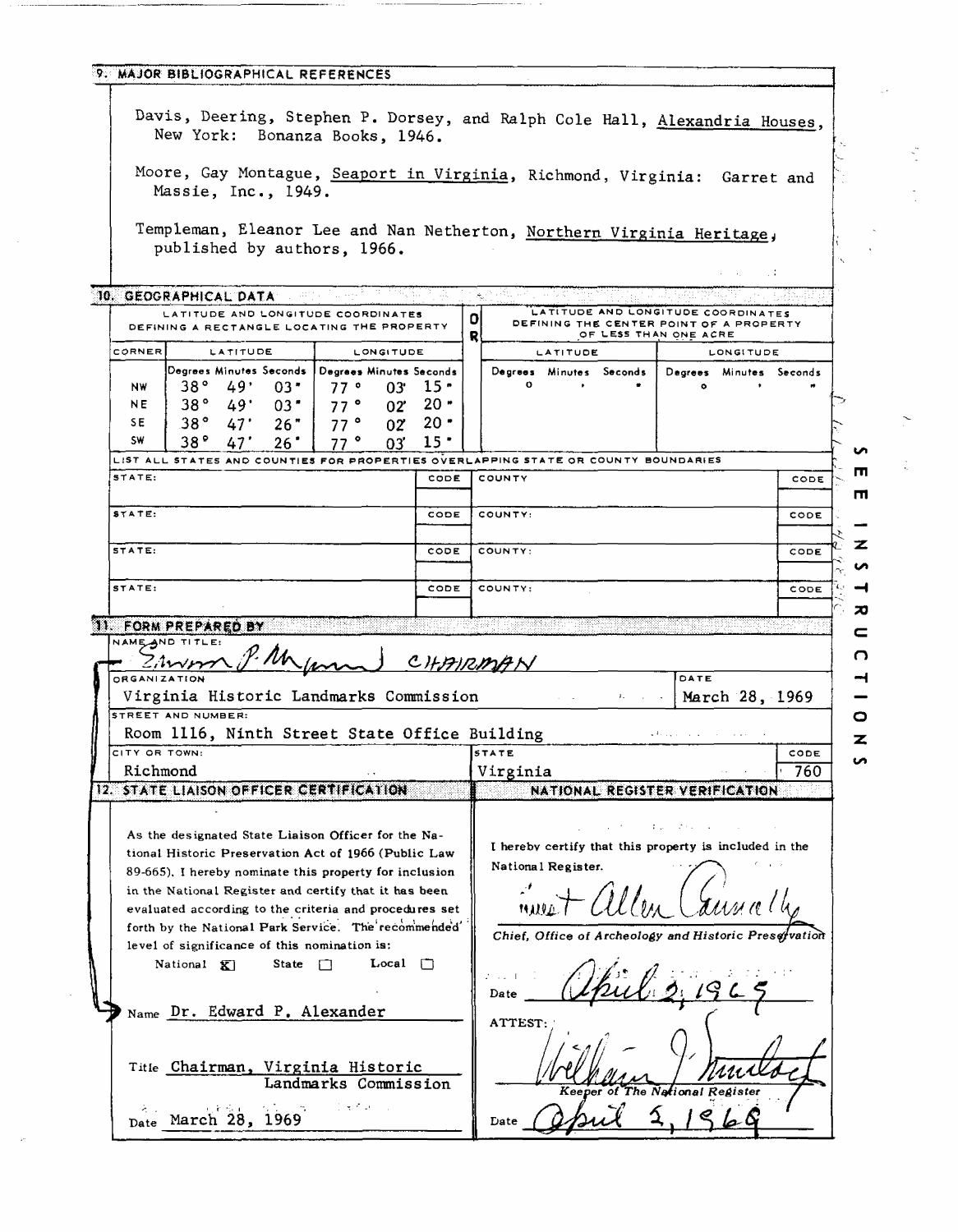| (Dac. |  | 196ні |  |
|-------|--|-------|--|
|       |  |       |  |

 $\mathbf{A}^{\dagger}$ 

 $\omega_{\rm 200}$   $\sim$ 

 $\sim 10^{-1}$  km

 $\mathcal{A}^{\mathcal{A}}$ 

## NATIONAL PARK SERVICE

NATIONAL REGISTER OF HISTORIC PLACES

 $\sim$ 

 $\frac{1}{2} \left( \frac{1}{2} \right)$ 

 $Virginia$  $\frac{1}{2}$  $\overline{\phantom{a}}$ J.

|              | PROPERTY MAP FORM                                                   | <u>Alexandria (in cit.)</u><br>FOR NPS USE ONLY |             |
|--------------|---------------------------------------------------------------------|-------------------------------------------------|-------------|
| S            | (Type all entries - attach to or enclose with map)                  | ENTRY NUMBER                                    | <b>CATE</b> |
| z            | I NAME<br>si D                                                      |                                                 |             |
| 0            | Alexandria<br>COMMON:                                               |                                                 |             |
|              | AND/OR HISTORIC: Alexandria                                         |                                                 |             |
|              | 2. LOCATION<br>지수 없는 민<br>and the                                   |                                                 |             |
| ပ            | STREET AND NUMBER:                                                  |                                                 |             |
|              | As described in attached Ordinance No. 1338                         |                                                 |             |
| ⇒            | CITY OR TOWN:                                                       |                                                 |             |
| œ            | Alexandria<br>STATE:                                                |                                                 |             |
| ⊢            | COUNTY:<br>CODE<br>$in c \nleftrightarrow$                          |                                                 | cone        |
| S            | Virginia<br>$570 -$<br>YS.<br>3. MAP REFERENCE<br>Steven            |                                                 | 576         |
| z            | SOURCE:                                                             |                                                 |             |
|              | <u>7' , quadrangle</u><br>U.S.G.S.<br>Alexandria, Va. - D. C. - Md. |                                                 |             |
| Щ            | $s$ cale: 1:24000                                                   |                                                 |             |
| ш            | $-106.5$<br>DATE:                                                   |                                                 |             |
|              | 4. REQUIREMENTS<br>的复数轻荷炸麻醉                                         |                                                 |             |
|              | TO BE INCLUDED ON ALL MAPS                                          |                                                 |             |
|              | 1. Property broundaries where required.                             |                                                 |             |
|              | 2. North arrow.                                                     |                                                 |             |
|              | 3. Latitude and longitude reference.                                |                                                 |             |
|              |                                                                     |                                                 |             |
|              |                                                                     | STATE                                           |             |
|              | UNITED STATES DEPARTMENT OF THE INTERIOR<br>NATIONAL PARK SERVICE   | Virginia                                        |             |
|              |                                                                     | COUNTY                                          |             |
|              | NATIONAL REGISTER OF HISTORIC PLACES                                | Alexandria (in cit.                             |             |
|              | PROPERTY PHOTOGRAPH FORM                                            | FOR NPS USE ONLY                                |             |
|              |                                                                     | ENTRY NUMBER                                    | DATE        |
| S            | (Type all entries - attach to or enclose with photograph)           |                                                 |             |
| z            | 1. NAME<br>Village S<br>2011년 1월 12일 - 1월 12일                       |                                                 |             |
| o            | common: Alexandria                                                  |                                                 |             |
|              | AND/OR HISTORIC: Alexandria                                         |                                                 |             |
|              | <u> 대학자 대학</u><br>말했다<br>LOCATION<br>2.                             |                                                 |             |
| ပ            | STREET AND NUMBER:<br>As described in attached Ordinance No. 1338   |                                                 |             |
| ⊃            | CITY OR TOWN:                                                       |                                                 |             |
| ≃            | Alexandria                                                          |                                                 |             |
| ⊢            | COUNTY:<br>STATE:<br>CODE                                           |                                                 | CODE        |
| S            | $Cin$ $c$ $\ddot{x}$<br>-ملڪ<br>Virginia                            |                                                 | 570         |
| $\mathbf{z}$ | US<br>3. PHOTO REFERENCE                                            |                                                 |             |
|              | PHOTO CREDIT: Virginia Historic Landmarks Commission                |                                                 |             |
|              | DATE OF PHOTO: $1969$                                               |                                                 |             |
| ш            | NEGATIVE FILED AT: Virginia Historic Landmarks Commission           |                                                 |             |
| ш            | Richmond, Virginia                                                  |                                                 |             |
| S            | 4. IDENTIFICATION                                                   |                                                 |             |
|              | DESCRIBE VIEW, DIRECTION, ETC.                                      |                                                 |             |

Alexandria. Prince Street (200 block) looking west.

 $\sim$ 

 $\sim$ 

 $\sqrt{2}$  ,  $\sqrt{2}$ 

 $\hat{f}$  , and the components are

 $\sim$ 

÷.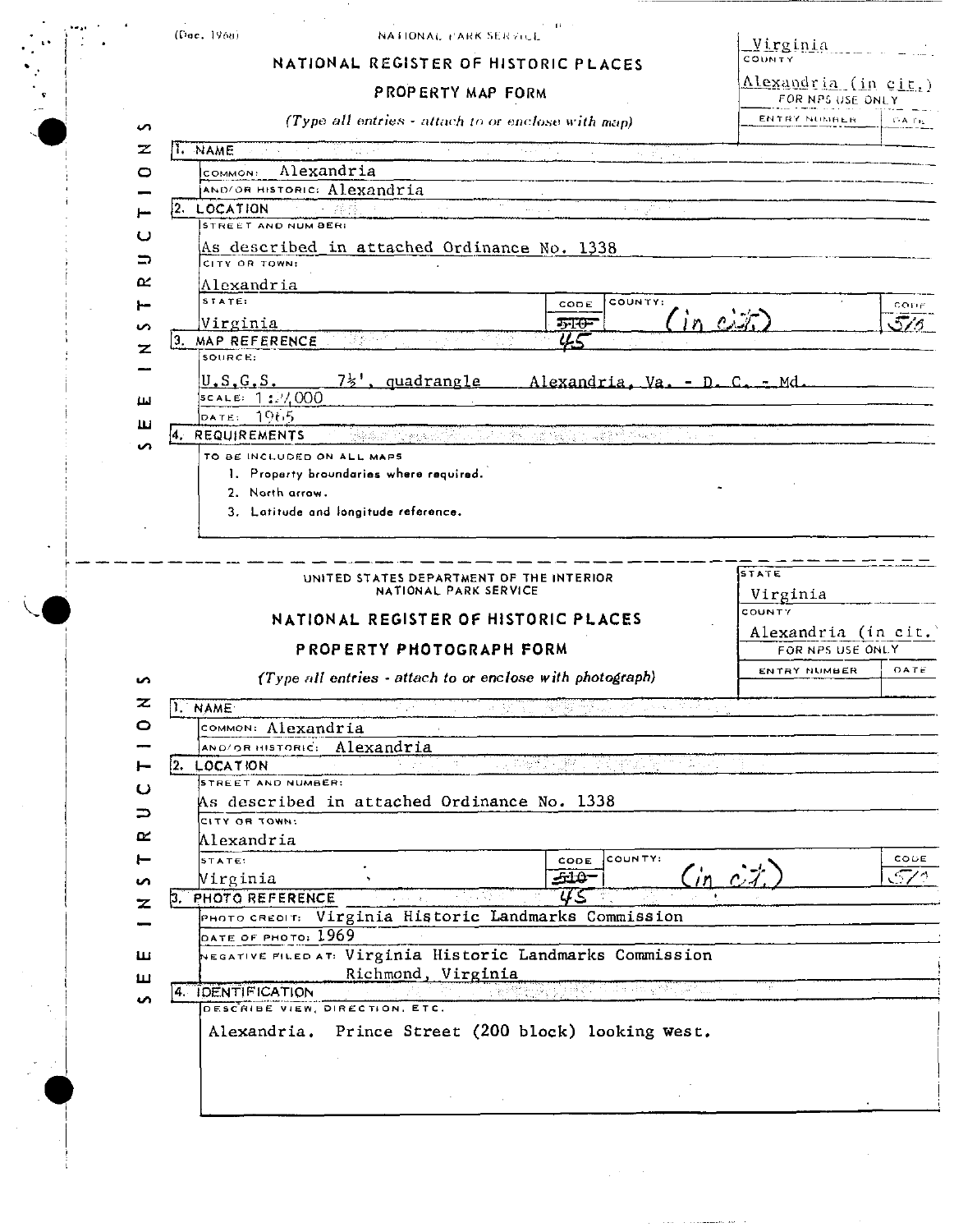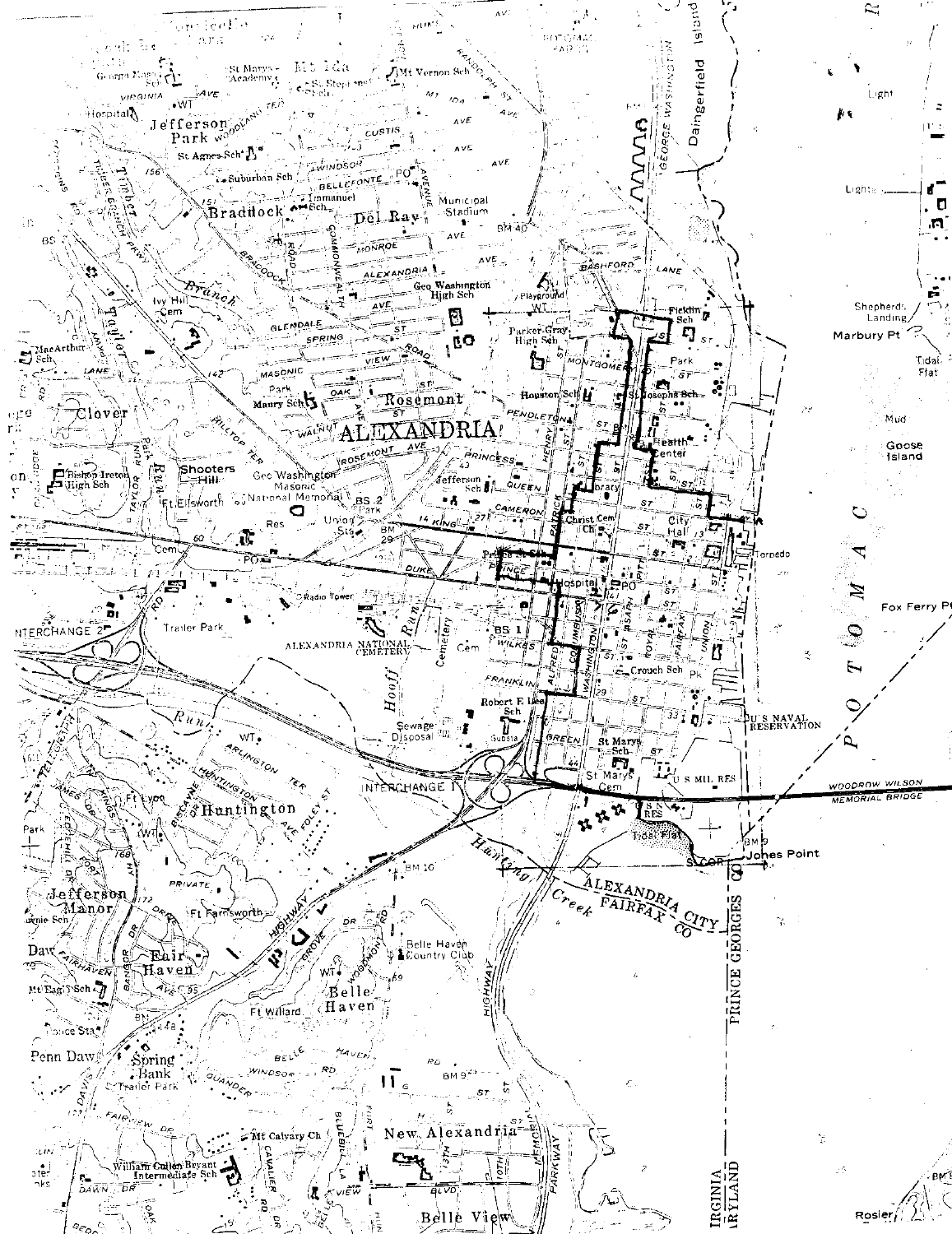# Ordinance Mo. 1888

AN EMERGENCY ORDINANCE to amond and reordain Section 42-85, Article XIM, Chapter 42 of The Code of the City of Alexandria, Virginia, 1953, as amended; vihich Chanter 42 relates to ZOMMIG, which Article XIV relates to OLD AND HISTORIC ALEXANDRIA DISTRICT, and which Section 42-85 relates to CREATION; BOUNDARIES OF DIS-TRICT.

WHEREAS, pursuant to due and timely notice of the time and place of hearing published in a daily paper of general circulation published in the City of Alexandria, Virginia, a public hearing was held in relation to the matters hereinafter set forth, at which public hearing parties in interest and citizens had an opportunity to be heard.

THE CITY COUNCIL OF ALEXANDRIA HEREBY OR-DAINS:

Section 1. That Section 42-85; Article XIV, Chapter 42 of The Code of the City of Alexandria, Virginia, 1963, as amended, be and the same hereby is amended and reordained to read as follows:

#### Sec. 42-85. Creation; boundaries.

There is hereby created in the City of Alexandria, Virginia, a district to be known as the "Old and Historic Alexandria District", beginning at a point, said point being the intersection of the centerline of Queen Street with the west bank of the Potomac River; thence westward along the centerline of Queen Street to the centerline of Lee Street; thence northward along the centerline of Lee Street to the center line of Princess Street; thence westward with the centerline of Princess Street to a point 123.42 feet west of the west line of Pitt Street; thence northward and parallel to the west line of Pitt Street to a point 176.58 feet north of the north line of Oronoco Street; thence westward from such point and paralleling the north line of Oronoco Street to a point 173.42 feet east of the centerline of North Washington Street; thence north paralleling North Washington Street to the centerline of First Street; thence east with the centerline of First Street to a point 560 feet cast of the centerline of North Washington Street; thence north along a line 500 feet east of the centerline of George Washington Mcmorial Highway to the north city limits; thence west with the north city line to a point 500 feet west of the centerline of George Washington Memorial Highway; thence south along a Jine 500 feet west of the centerline of George Washington Memorial Highway to the centerline of First Street; thence east with the centerline of First Street to a point 173.42 feet west of the centerline of North Washington Street; thence south paralleling North Washington Street to a point 176.53 feet north of the north line of Oronoco Street; thence west to a point 123.42 feet west of the west line of Columbus Street; thence southward and parallel to the west side of Columbus Street to a point 176.59 feet north of the north line of Queen Street; thence westward paralleling Queen Street to a point 123.43 feet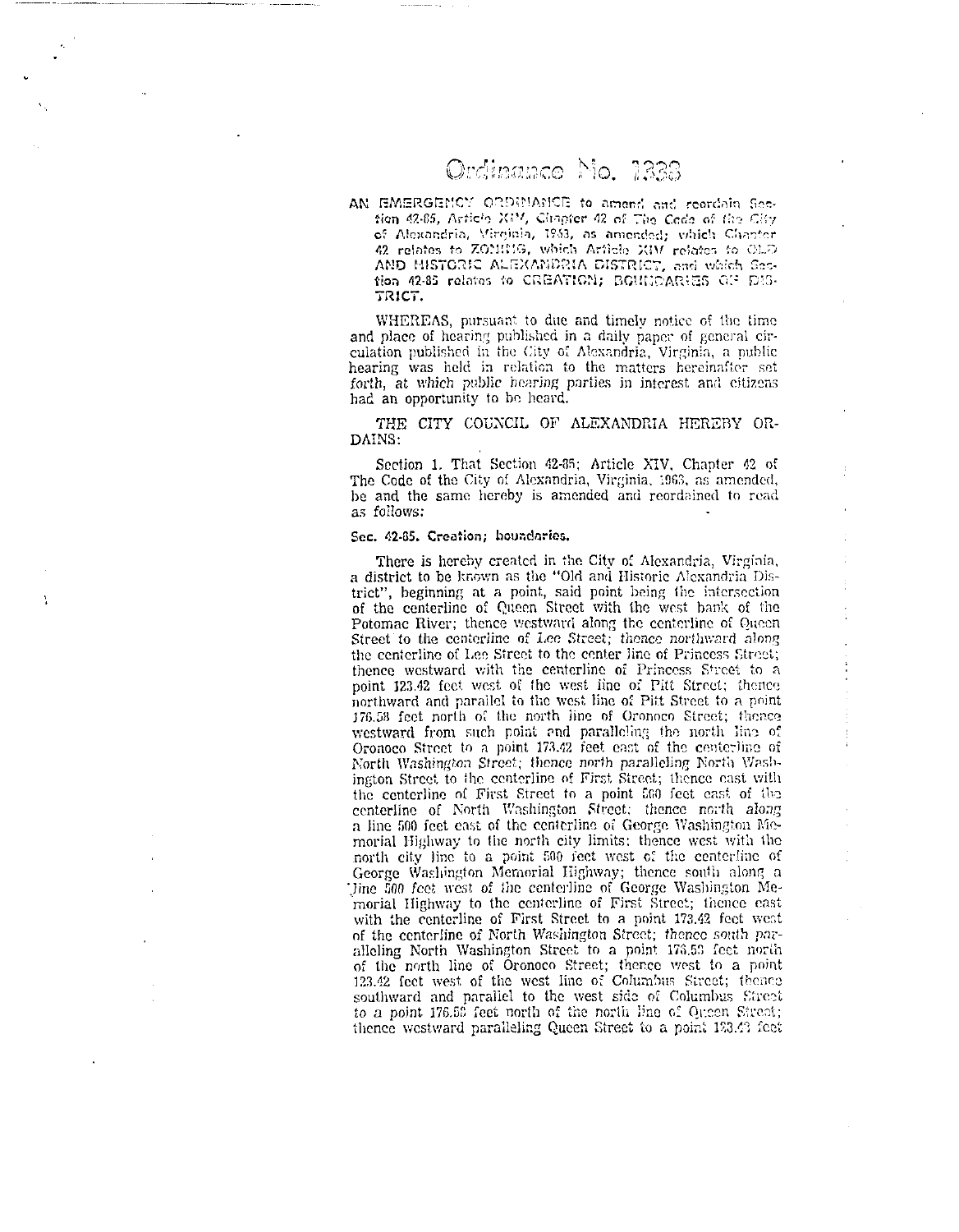Ordinance No. 3338

west of the west line of Alfred Street; thence southward and parallel to the west line of Alfred Street to a point 176.53 feet south of the south line of Queen Street; thence westward poralleling the south line of Queen Street to a point on the centerline of Patrick Street; thence southward along the centerline of Patrick Street to a point 142.56 feet north of the north line of Prince Street; thence westward and parallel to the north line of Prince Street to the centerline of South Henry Street; thence south along said centerline 42.58 feet to a point; flience westward parallel to the north line of Prince Street being also the south line of two 10 foot wide alleys to a point 63.42 feet west of the west line of South Fayette Street; thence northerly parallel to the west line of Fayette Street 22 feet to a lot corner; thence westward 49 feet parallel to the north line of Prince Street; thence south 17.42 feet parallel to the west line of Fayefte Street to the south line of a 12 foot wide alley; thence with said line westwardly parallel to Prince Street to the centerline of Payne Street; thence southward along the centerline of Payne Street to a point 100 feet south of the south line of Prince Street; thence eastwards paralleling Prince Street and 100 feet south of the south line of Prince Street to a point 123.42 feet west of the west line of Alfred Street; thence southward and parallel to the west line of Alfred Etreet, to the centerline of Wilkes Street; thence eastward along the centrline of Wilkes Street to the centerline of Columbus Street; frence southward with the centerline of Columbus Street to the centerline of Franklin Street; thence westward along the centerline of Franklin Street to a point 123.42 feet west of the west line of Alfred Street; thence southward and parallel with the west line of Alfred Street to the centerline of the Capital Deltway; thence castward along the centerline of the Capital Beltway to a point on the extension of the centerline of Royal Street; thence southward along the extended centerline of Royal Street to the south eity line in Hunting Creek; thence cast with the south eity line to the shore line of the Potomac River; thence north with the shore line of the Potomac River to the point of heginning.

Section 2. That in the opinion of the City Council an emergency exists and this is declared an EMERGENCY ORDINANCE as a companion ordinance to the height restriction amendment ordinance under consideration.

Section 3. That this ordinance shall be published in a newspaper of general circulation in the City not later than five days following its introduction together with a notice containing the time and place for a public hearing. The Clerk of the Council shall note the date of introduction and first reading, the date of publication, the date of the public hearing, and the date of the second reading and final passage in the minutes of the meeting. This ordinance shall become effective the date of its final passage.

FRANK E. MANN Mayor

Final Passage: June 22, 1965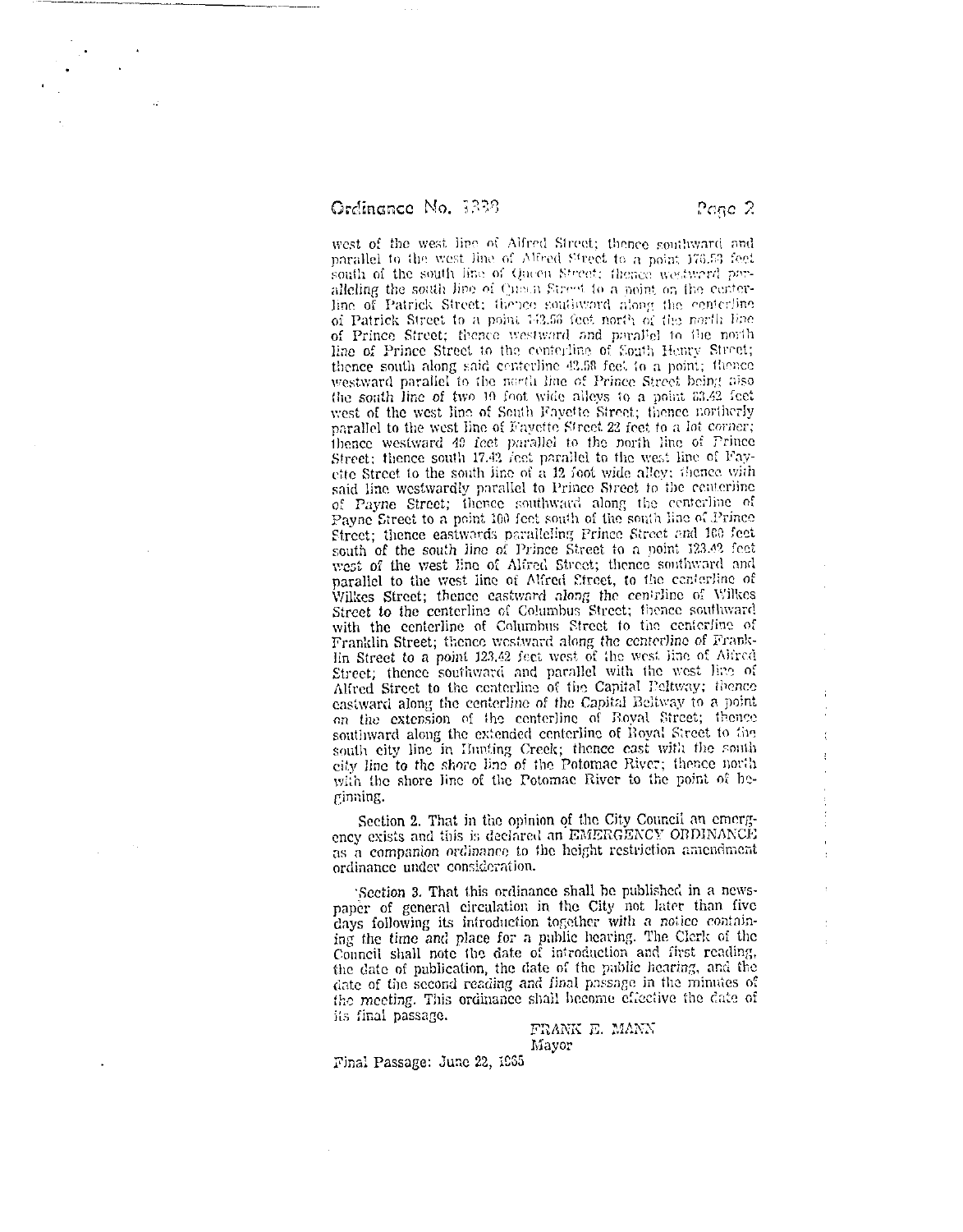**NPS Form 10.900. rtdl)** 

ğ.

## **United States Department of the Interior**  $EXP. 10/31/84$ **National Park Senrice**

## **National Register of Historic Places Inventory-Nomination Form**

ALEXANDRIA HISTORIC DISTRICT, ALEXANDRIA, VA<br>Continuation sheet 1 **Continuation sheet 1 Item number** 7 Page  $\mathbf{1}$ 

#### DESCRIPTION: Inventory (appendix)

In addition to Victorian residences, the Alexandria district contains an ample stock of small scale early 20th-century town houses. These were designed in a variety of modes including American Four Square, Bungalow, Neo-Colonial and Second Empire during an era of agressive eclecticism. The residential units appear as infill development throughout the district. Typical areas include the 500 block of N. Washington Street and the 700 block of Oronoco Street.

The commercial area of the district centers around the corner of S. Washington Street and King Street. Consequently both King and Washington are bordered with commercial buildings and storefronts of varying ages, most of which date from the first third of the 20th century. Of particular note are the Art Deco Virginia Public Service building at 117 S. Washington Street, the Neo-Colonial Post Office and Court House at 200 S. Washington Street and the Burke and Herbert Bank at 625 King Street.

The district also encompasses several factory buildings along Alexandria's formerly active waterfront. The most notable of these structures is the former Ford Plant, designed by Albert Kahn. The major part of this structure is a yellow glazed brick, saw-tooth roofed shed designed in an Art Deco style. Appended to this structure are three concrete additions designed in a rigid, yet sympathetic style.



-

0MB NO. 1024-0018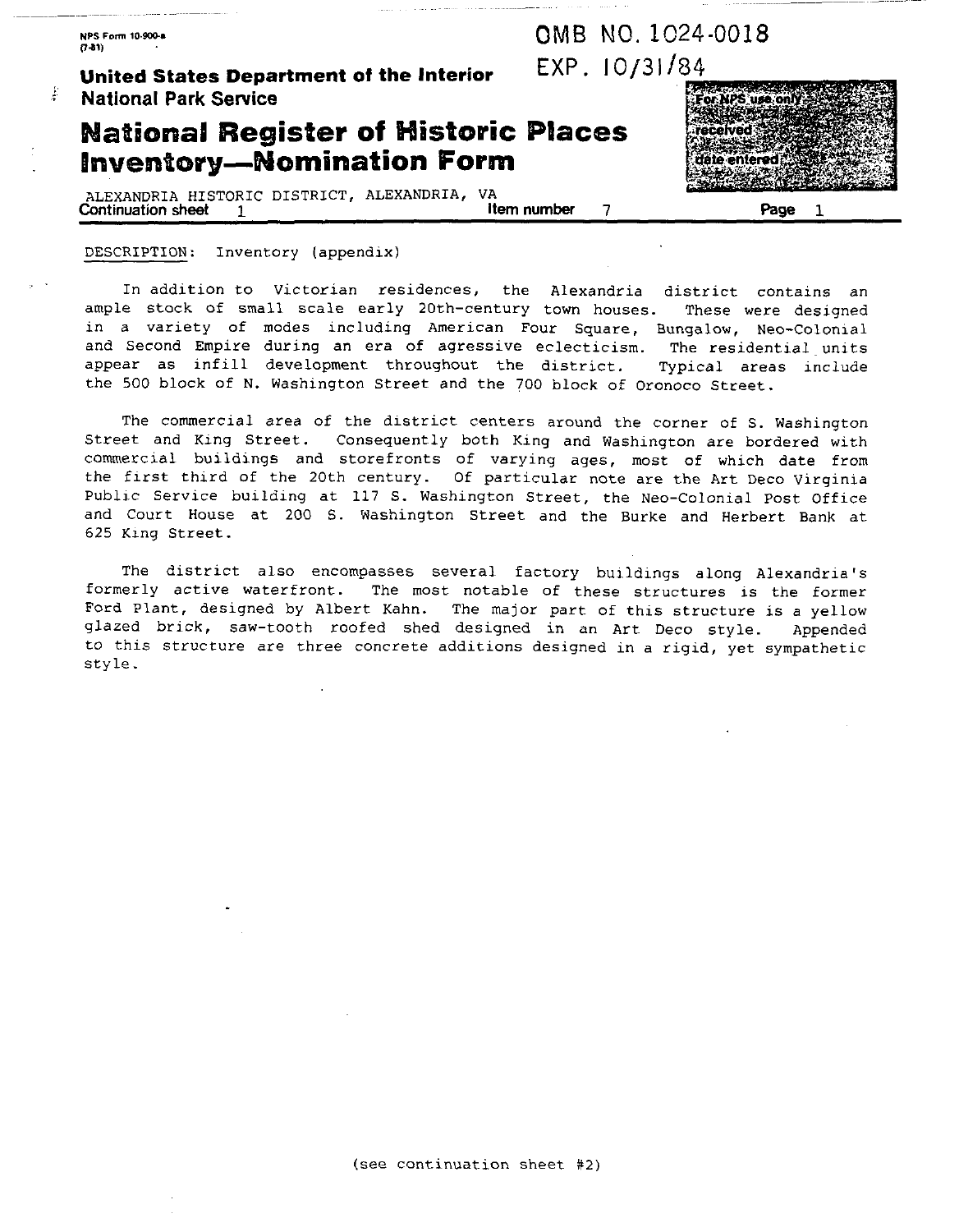# **National Register of Historic Places Inventory-Nomination Form**

ALEXANDRIA HISTOPIC DISTRICT, ALEXANDRIA, VA

**Continuation sheet** # 2 **1 <b>1 1 2 1 Item number 7 Page 2 Page 2** 

OMB No. 1024-0018 Fxn. 10-31-84

# For NPS use only man m

da a merca

#### 7. DESCRIPTION: Inventory (appendix)

#### FRANKLIN STREET & UNION STREET

(old Ford Plant): concrete; 2 stories; flat roof; 8 bays on main building, 20 bays on annex. Modern. 1920s. Architect: Albert Kahn. The Old Ford Plant is a unique structure in Virginia for it is the only structure in the state designed by the famous factory architect Albert Kahn. The main 8-bay, concrete structure has a 3-story tower at its center. It is adjoined by a 20-plus-bay, concrete structure. All windows are of industrial sash.

#### KING STREET

625 (Burke and Herbert Bank): brick (stretcher bond); 2 stories; flat roof; 3 bays. Bank. Vernacular Classical. 1906. This small bank, with bracketed cornice and curved pediment with inscribed date, is a fine example of an early twentieth-century commercial structure.

627: brick (stretcher bond); 2 stories; flat roof; 2 bays. Commercial (store). Classical Eclectic. 1910. This is an excellent example of an early twentieth-century brick commercial building designed in rather eclectic classical vocabulary.

#### ORONOCO STREET

711-709: brick (Flemish bond); 2 stories; gable roof; 3 bays each; 1-story, 1-side-bay, arch entrance. Row house. 20th-century Vernacular. 1915-20. This structure contributes to the small scale streetscape of this part of the district.

#### NORTH WASHINGTON STREET

520:. brick (stretcher bond); 2 stories; hipped roof (composition); 1 hipped dormer; 2 bays; 1-story, 1-bay porch. Detached house. American Four Square. 1920. This residence maintains the low scale of its nineteenth- and twentieth-century neighbors.

524: brick (stretcher bond); 2 stories; mansard roof (slate); 3 bays; 1-story, 3-bay porch. Detached town house. Second Empire. 1910. This building clearly contributes to the fabric of the neighborhood in scale, style, and materials.

528: brick (stretcher bond); 2 stories; mansard roof (slate); 1 shed dormer; 3 bays. Detached town house. Twentieth-century Vernacular. 1910. This modified American Four Square building maintains the low density of this area of the district.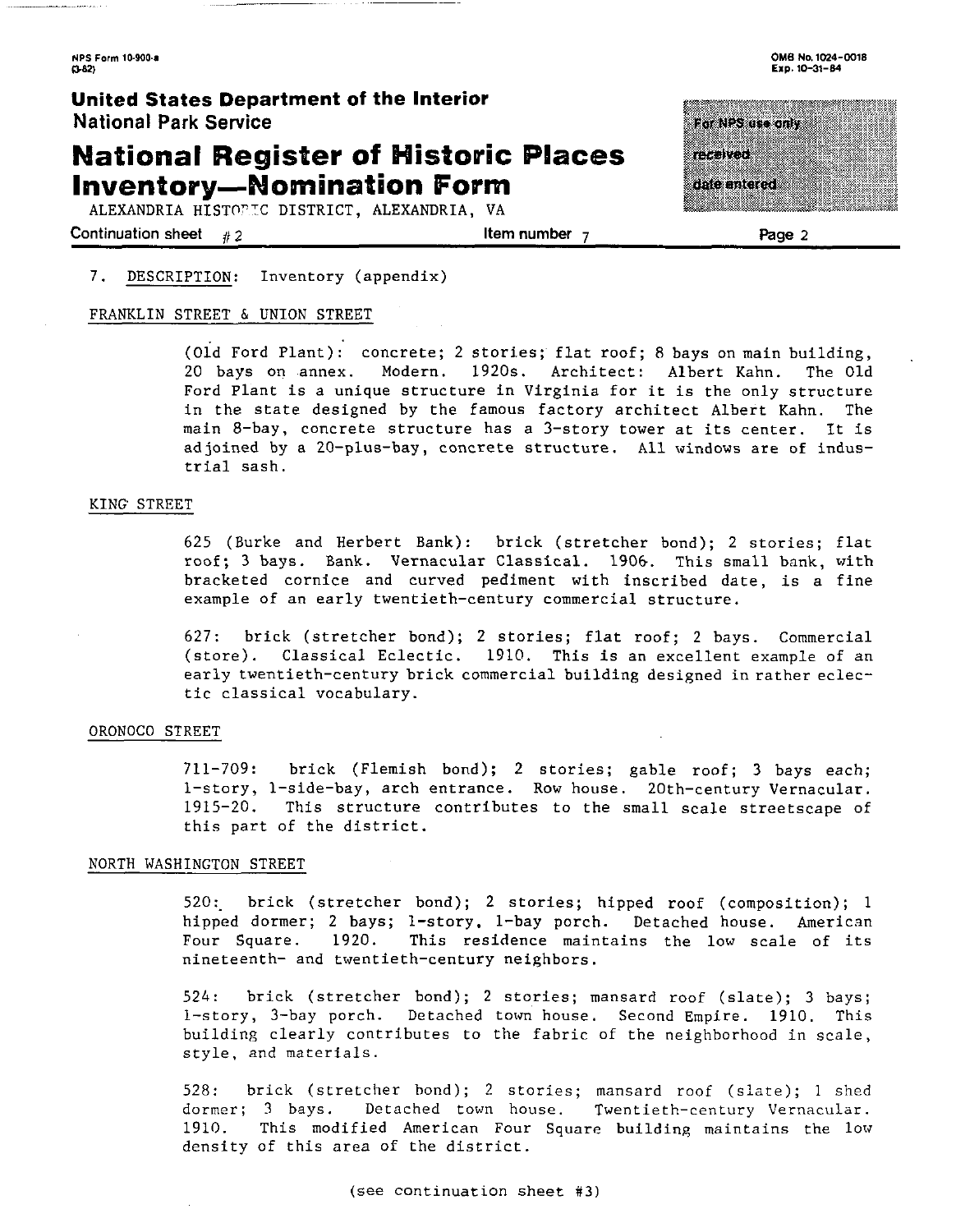### **United States Department of the Interior National Park Service**

# **National Register of Historic Places Inventory-Nomination Form**

ALEXANDRIA HISTORIC DISTRICT, ALEXANDRIA, VA

**Continuation sheet**  $\frac{1}{2}$  **3 Item number**  $\frac{1}{2}$  **Page** 3

For NPS use only man an म्बद्धाः सम्ब

#### 7. DESCRIPTION -- Inventory (appendix)

#### SOUTH WASHINGTON STREET

117: stone (limestone); 3 stories; flat roof; 5 bays. Commercial (office). Art Deco. Ca. 1930s. Now a Marine recruiting office. this 3-story, limestone-faced structure is a fine example of the reserved form of Art Deco-style that was frequently used in commercial buildings.

200 (U.S. Post Office and Courthouse): brick (5-course American bond); 3 stories; gable roof (composition); 2 gable dormers; 5 bays. Post Office. Colonial Revival. 1930. This 3-story, brick-and-limestone building with its large cupola is an excellent example of the late Colonial Revival architecture so popular for public buildings in the south.